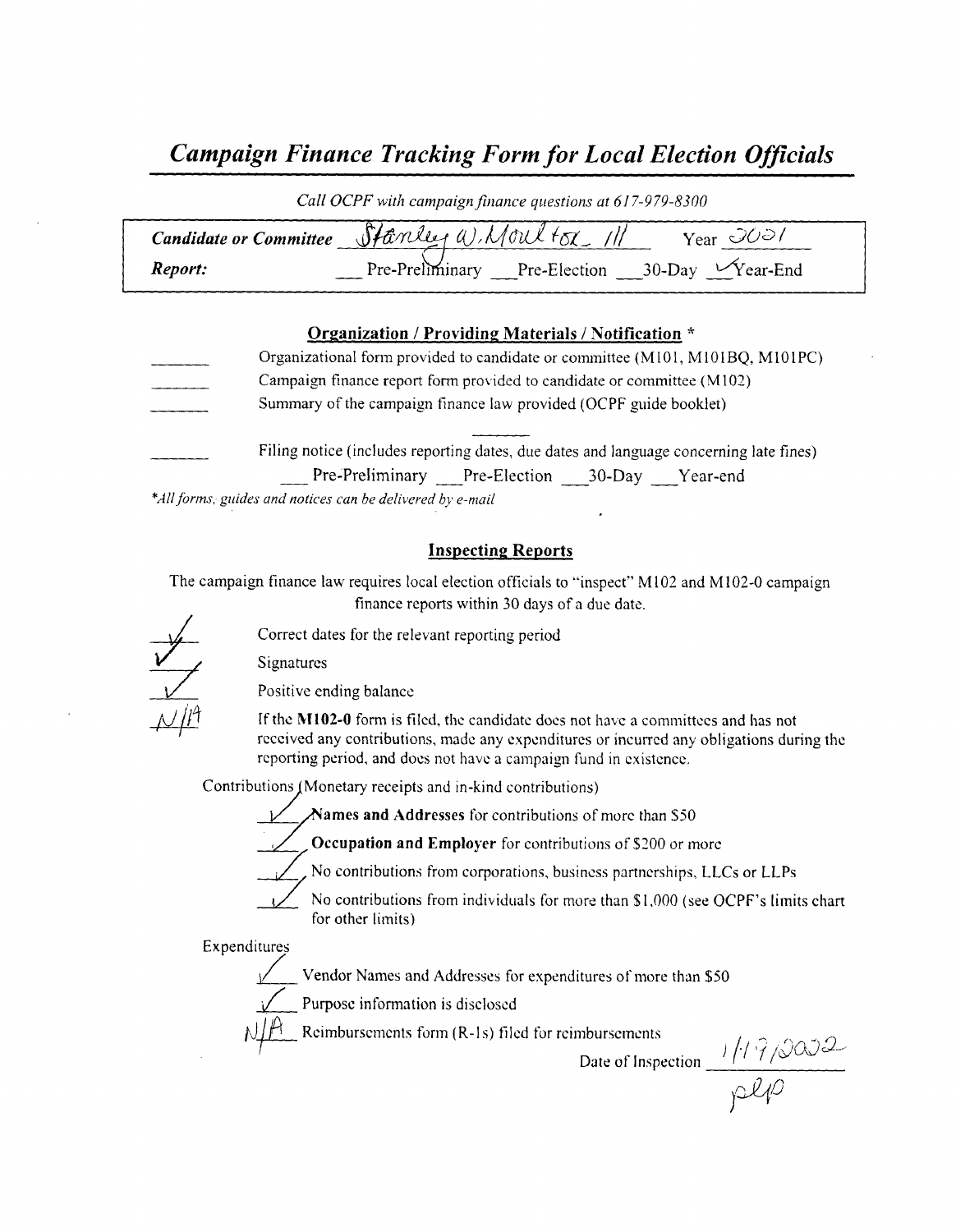$\mathcal{L}^{\text{max}}_{\text{max}}$  and  $\mathcal{L}^{\text{max}}_{\text{max}}$  $\label{eq:2.1} \frac{1}{\sqrt{2}}\int_{\mathbb{R}^3}\frac{1}{\sqrt{2}}\left(\frac{1}{\sqrt{2}}\right)^2\frac{1}{\sqrt{2}}\left(\frac{1}{\sqrt{2}}\right)^2\frac{1}{\sqrt{2}}\left(\frac{1}{\sqrt{2}}\right)^2\frac{1}{\sqrt{2}}\left(\frac{1}{\sqrt{2}}\right)^2.$  $\label{eq:2.1} \frac{1}{\sqrt{2}}\left(\frac{1}{\sqrt{2}}\right)^{2} \left(\frac{1}{\sqrt{2}}\right)^{2} \left(\frac{1}{\sqrt{2}}\right)^{2} \left(\frac{1}{\sqrt{2}}\right)^{2} \left(\frac{1}{\sqrt{2}}\right)^{2} \left(\frac{1}{\sqrt{2}}\right)^{2} \left(\frac{1}{\sqrt{2}}\right)^{2} \left(\frac{1}{\sqrt{2}}\right)^{2} \left(\frac{1}{\sqrt{2}}\right)^{2} \left(\frac{1}{\sqrt{2}}\right)^{2} \left(\frac{1}{\sqrt{2}}\right)^{2} \left(\$ 

 $\label{eq:2.1} \frac{1}{\sqrt{2}}\int_{0}^{\infty}\frac{1}{\sqrt{2\pi}}\left(\frac{1}{\sqrt{2\pi}}\right)^{2\alpha} \frac{1}{\sqrt{2\pi}}\int_{0}^{\infty}\frac{1}{\sqrt{2\pi}}\left(\frac{1}{\sqrt{2\pi}}\right)^{\alpha} \frac{1}{\sqrt{2\pi}}\frac{1}{\sqrt{2\pi}}\int_{0}^{\infty}\frac{1}{\sqrt{2\pi}}\frac{1}{\sqrt{2\pi}}\frac{1}{\sqrt{2\pi}}\frac{1}{\sqrt{2\pi}}\frac{1}{\sqrt{2\pi}}\frac{1}{\sqrt{2\pi}}$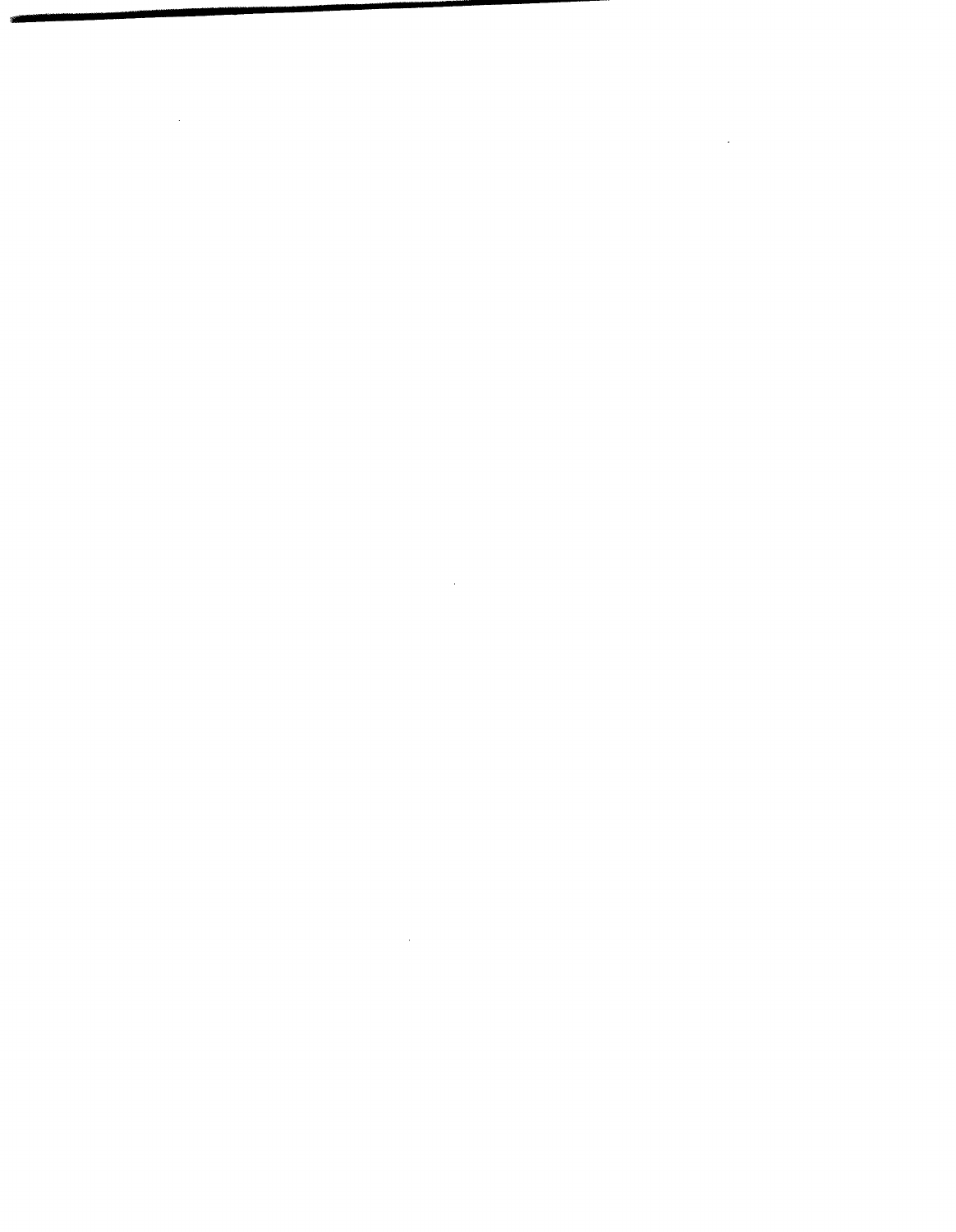

Form CPF <sup>M</sup> 102: Campaign Finance Report of Massachusetts Office of Campaign and Political Finance

File with: Director<br>Office of Campaign and Political Finance<br>One Ashburton Place Rm. 411<br>Roston, MA 02108<br>(617) 979-8300 Reporting Period: Beginning: 10/ 16/ <sup>2021</sup> Ending: 12/ 31/ <sup>2022</sup> **Ye av** Type of Report: 2021 Pre Moulton, Stanley Moulton Committee Full Name of Candidate Committee Name Municipal, Local Filer **Robert Boulrice** Robert Boulrice Office Sought/ District  $\blacksquare$ 34 Perkins Avenue 127 Hinkley Street<br>
127 Hinkley Street<br>
127 Hinkley Street<br>
127 Hinkley Street Northampton, MA 01060 Residential Address Committee Address SUMMARY BALANCE INFORMATION Ending balance from previous report: 1, 143.17 Total receipts this period: 150.00 and 150.00 and 150.00 and 150.00 and 150.00 and 150.00 and 150.00 and 150.00 and 150.00 and 150.00 and 150.00 and 150.00 and 150.00 and 150.00 and 150.00 and 150.00 and 150.00 and 150.00 Subtotal:  $\bigcap_{n\in\mathbb{Z}}\mathbb{E}\mathbb{C}\mathbb{E}\mathbb{I}\mathbb{V}\mathbb{E}\bigcap\big|\sup_{n\geq 1, 293.17}$ Subtotal:<br>Total expenditures this period:  $\boxed{\bigcap_{\square \in \square} \mathbb{E} \cup \mathbb{E} \setminus \bigcap_{\square \in \square} \mathbb{S}^{1,293.17}}$ Ending Balance: JAN 1 <sup>G</sup> 2022 | <sup>j</sup> 134. 36 Total inkind contributions this period: 0. 00 Total out of pocket spending this period: | | 0.00 Total outstanding liabilities: CITY CLERKS OFFICE 3, 000. 00 Name of Bank Used: NORTHAMPTON, MA 01060

Affidavit of Committee Treasurer:

<sup>I</sup> certify that I have examined this report, including attached schedules and it is, to the best of my knowledge and belief, <sup>a</sup> true and complete statement of all campaign finance activity including all contributions, loans, receipts, expenditures, disbursements, inkind contributions and liabilities for this reporting period and represents the campaign finance activity of all persons acting under the authority or on behalf of this committee in accordance with the requirements of M. G. L. c. 55.

Signed under the penalties of perjury: signed under the penalties of perjury:<br>Treasurer's signality (in ink) and and all the set of  $\frac{1}{\sqrt{1-\frac{1}{\sqrt{1-\frac{1}{\sqrt{1-\frac{1}{\sqrt{1-\frac{1}{\sqrt{1-\frac{1}{\sqrt{1-\frac{1}{\sqrt{1-\frac{1}{\sqrt{1-\frac{1}{\sqrt{1-\frac{1}{\sqrt{1-\frac{1}{\sqrt{1-\frac{1}{\sqrt{1-\frac{1}{\sqrt{1-\frac{1}{\sqrt{1-\$ atu

Affidavit of Candidate (check 1 box only) :

Candidate with Committee and no activity independent of the committee

 $\tilde{A}$ I certify that I have examined this report, and attached schedules and it is, to the best of my knowledge and belief, a true and complete statement of all campaign finance activity, of all persons acting under the authority or on behalf of this committee in accordance with the requirements of M. G. L. c. 55. I have not received any contributions, incurred any liabilities nor made any expenditures on my behalf during this reporting period.

Candidate without Committee OR candidate with independent activity filing separate report.

I certify that I have examined this report and attached schedules and it is, to the best of my knowledge and belief, a true and complete statement of all campaign finance activity including contributions, loans, receipts, expenditures, disbursements, disbursements,

inkind contributions and liabilities for this reporting period and represents the campaign finance activity

of all persons acting under the authority or on behalf of this committee in accordance with the requirements of M. G. L. c. 55. Signed under the penalties of perjury:

| Candidate & Signature (i) in | $\frac{144 \times 111}{100}$ Data $\frac{1}{2}$ MV. 19, 2022 |
|------------------------------|--------------------------------------------------------------|
|                              |                                                              |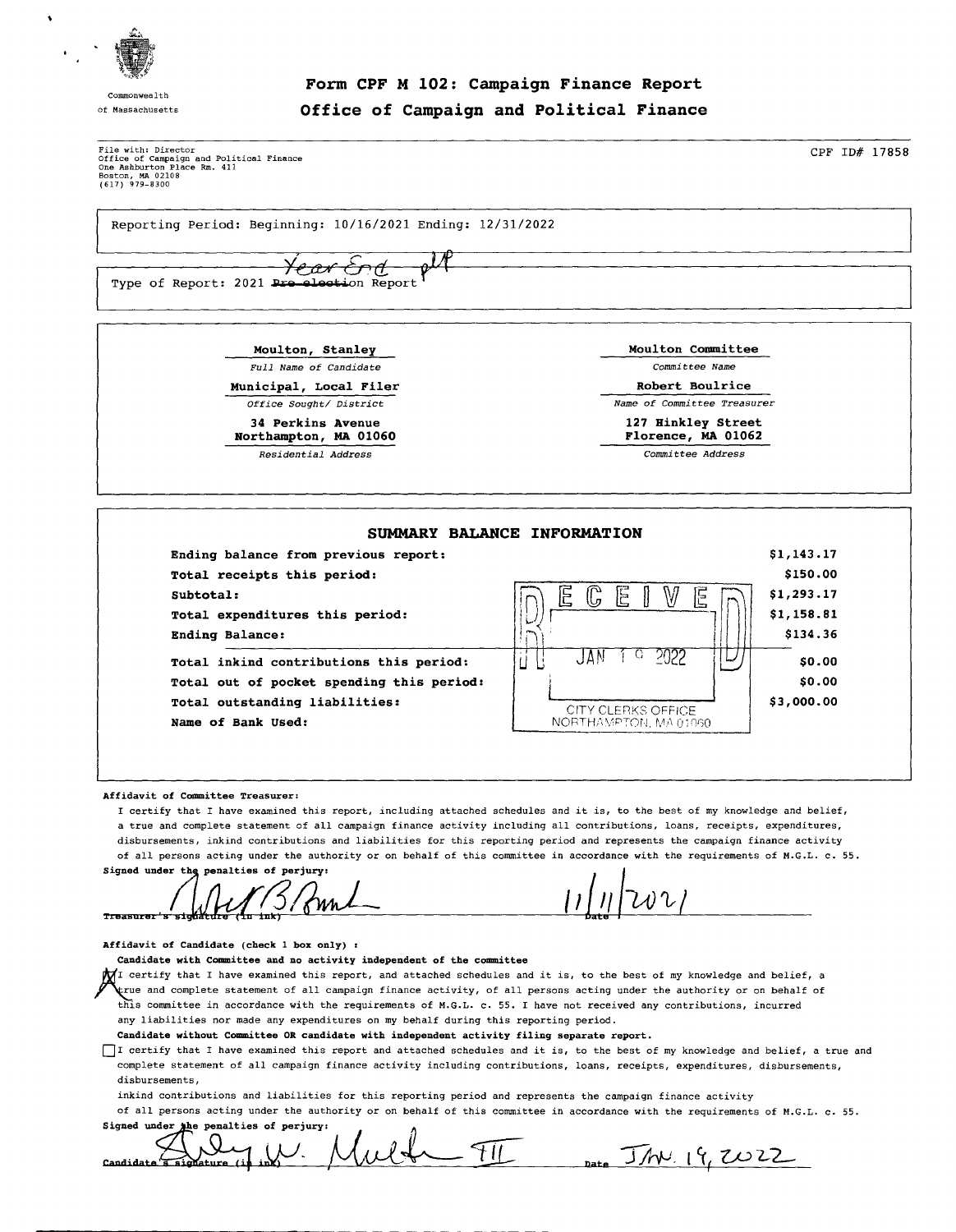### Schedule A: Receipts

 $\mathcal{L}_{\mathcal{A}}$ 

 $\frac{1}{\sqrt{2}}\sum_{\mathbf{k}}\mathbf{v}_{\mathbf{k}}^{\mathbf{k}}\mathbf{v}_{\mathbf{k}}^{\mathbf{k}}$ 

M.G.L. c. 55 requires that the name and residential address be reported, in alphabetical order, for all receipt over \$50 in a calendar year. Committees must keep detailed accounts and records of all receipts, but need only<br>itemize those receipts over \$50. In addition, the occupation and employer must be reported for all persons<br>who

| Date Name and Residential Address   |                                   |          | <b>Amount Occupation and Employer</b> |
|-------------------------------------|-----------------------------------|----------|---------------------------------------|
| 10/19/2021 Brown, Judson            |                                   |          | \$50.00 Not Employed                  |
| 90 Laurel Park                      |                                   |          |                                       |
| Northampton, MA 01060               |                                   |          |                                       |
| 10/22/2021 Burick, Marcia           |                                   |          | \$25.00 Not Employed                  |
| 115 Fairway Vlg                     |                                   |          |                                       |
| Leeds, MA 01053                     |                                   |          |                                       |
| 10/18/2021 Grimaldi, Nicholas       |                                   |          | \$50.00 Not Employed                  |
| 27 Rick Drive                       |                                   |          |                                       |
| Florence, MA 01062                  |                                   |          |                                       |
| 10/27/2021 <b>Johnson</b> , Francis |                                   |          | \$25.00 Not Employed                  |
| 669 Westhampton Rs                  |                                   |          |                                       |
| Florence, MA 01062                  |                                   |          |                                       |
|                                     | <b>Total Itemized Receipts:</b>   | \$150.00 |                                       |
|                                     | <b>Total Unitemized Receipts:</b> | \$0.00   |                                       |
|                                     | <b>Total Receipts:</b>            | \$150.00 |                                       |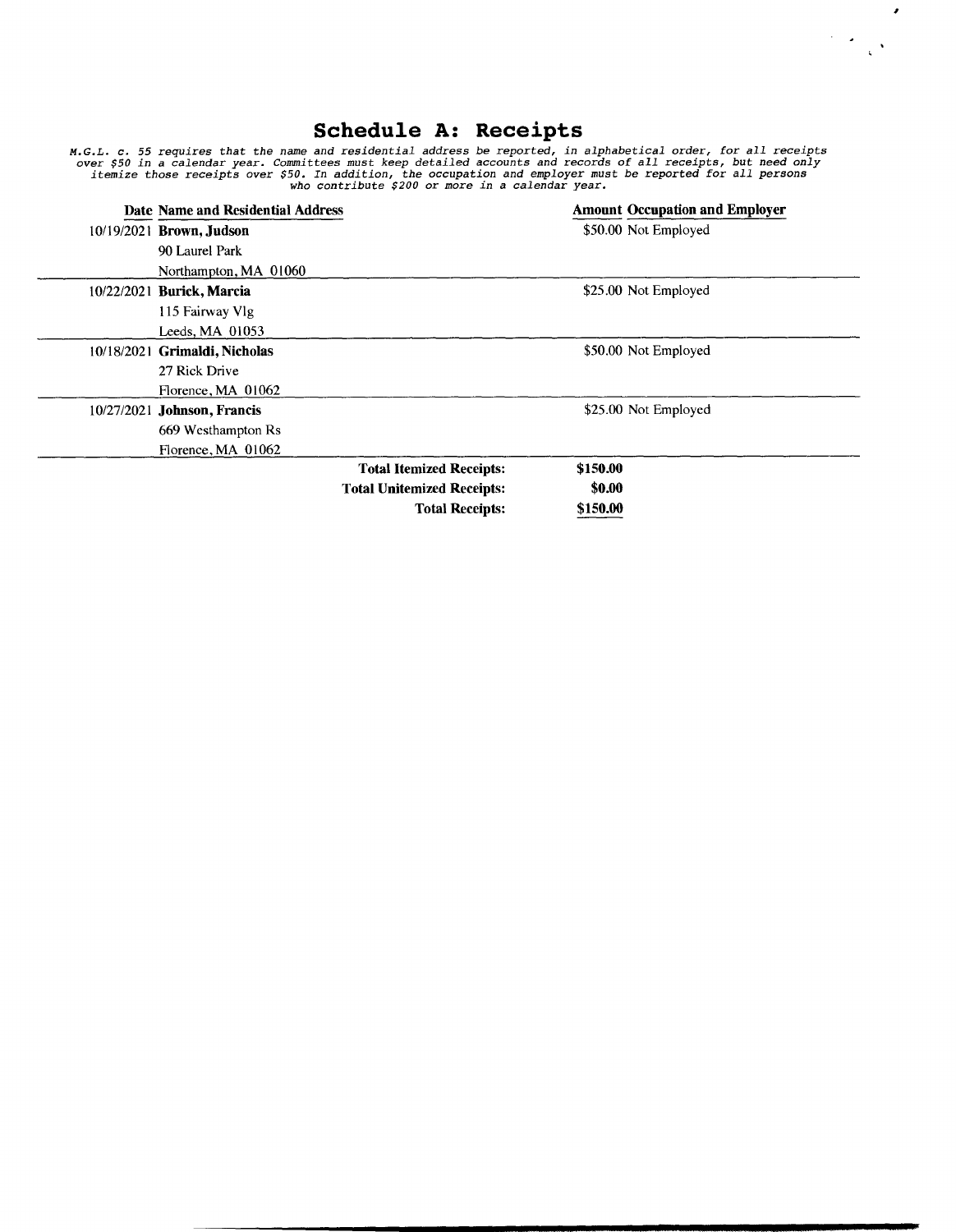|                 | Date Name and Address              |                                       | <b>Amount Purpose</b>              |
|-----------------|------------------------------------|---------------------------------------|------------------------------------|
|                 | 11/1/2021 Act Blue Massachusetts   |                                       | \$1.98 Judson Brown Processing Fee |
|                 | P.O. Box 441146                    |                                       |                                    |
|                 | Somerville, MA 02144               |                                       |                                    |
|                 | 11/10/2021 Act Blue Massachusetts  |                                       | \$0.99 Francis Johnson Fee         |
|                 | P.O. Box 441146                    |                                       |                                    |
|                 | Somerville, MA 02144               |                                       |                                    |
|                 | 10/21/2021 Daily Hampshire Gazette |                                       | \$1,055.84 Newspaper Ads           |
|                 | Po Box 299                         |                                       |                                    |
|                 | Northampton, MA 01060              |                                       |                                    |
| 10/20/2021 USPS |                                    |                                       | \$100.00 Stamps For Post Cards     |
|                 | 123 Main St                        |                                       |                                    |
|                 | Florence, MA 01062                 |                                       |                                    |
|                 |                                    | <b>Total Itemized Expenditures:</b>   | \$1,158.81                         |
|                 |                                    | <b>Total Unitemized Expenditures:</b> | \$0.00                             |
|                 |                                    | <b>Total Expenditures:</b>            | \$1,158.81                         |

# Schedule B: Expenditures

 $\mathbf{v}^{\dagger}$ 

 $\frac{1}{2} \int_{-\infty}^{\infty} \frac{1}{\sqrt{2}} e^{-\frac{2\pi i}{2}} \frac{dx}{dx}$